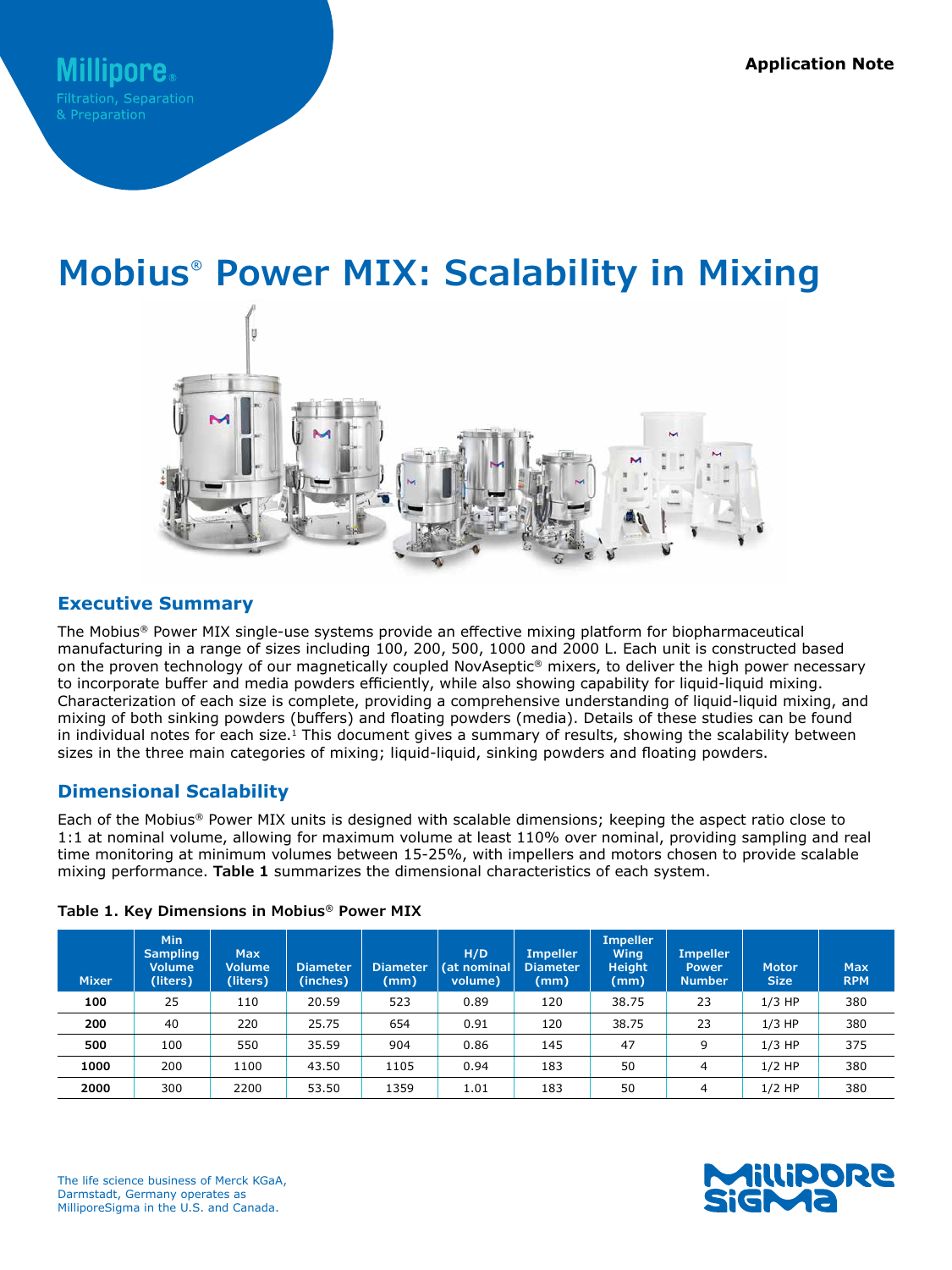# **Liquid-Liquid Mixing**

In order to understand the capabilities of each Mobius® Power MIX unit, a comprehensive study of liquid-liquid mixing is performed. Mixing time at four volumes (25%, 50%, 75% and 100% of nominal) and four speeds (25%, 50%, 75% and 100% of maximum) are measured using the tracer method to track the change in conductivity when a small amount of highly concentrated salt solution is added to DI water. From these results, a mixing characterization map can be depicted, showing the relationships between mixing time and impeller speed, at key volumes within each vessel. These characterization maps are shown in **Figure 1**.



**Figure 1.** Liquid-Liquid Mixing Characterization Maps for Mobius® Power MIX.

Combining the characterization maps to show performance across the range of sizes is easily accomplished as shown in **Figure 2**.



**Figure 2.** Liquid-Liquid Mixing Characterization grouped by relative volume in each vessel.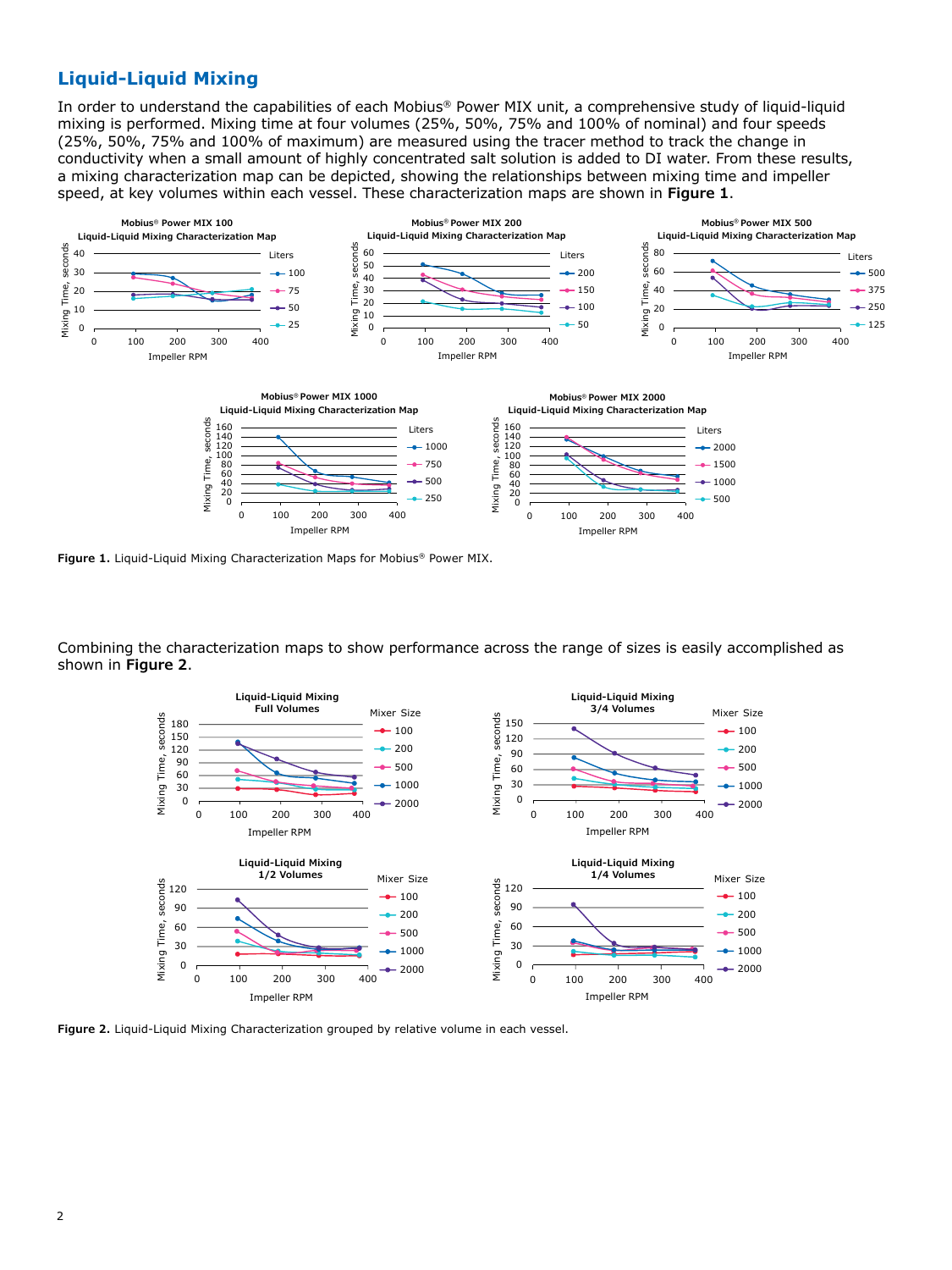In order to compare performance across sizes, it is useful to normalize mixing time based on a consistent factor, such as power input per volume (Watts/m3). These characterization maps are shown in **Figure 3**.



**Figure 3.** Liquid-Liquid Characterization at key volumes, normalized to power input.

Once normalized, these data can be combined, to provide an all-inclusive relationship between mixing time and power input, across all five Mobius® Power MIX systems, as shown in **Figure 4**.



**Figure 4.** Relationship between Mixing Time and Power Input across five sizes of Mobius® Power MIX.

Focusing on maximum capability of the systems, a similar relationship between mixing time and power input is observed, translating to a linear relationship between mixing time and mixer volume, as shown in **Figure 5**.



**Figure 5.** Scalability in maximum capability of liquid-liquid mixing in Mobius® Power MIX from 100 L to 2000 L.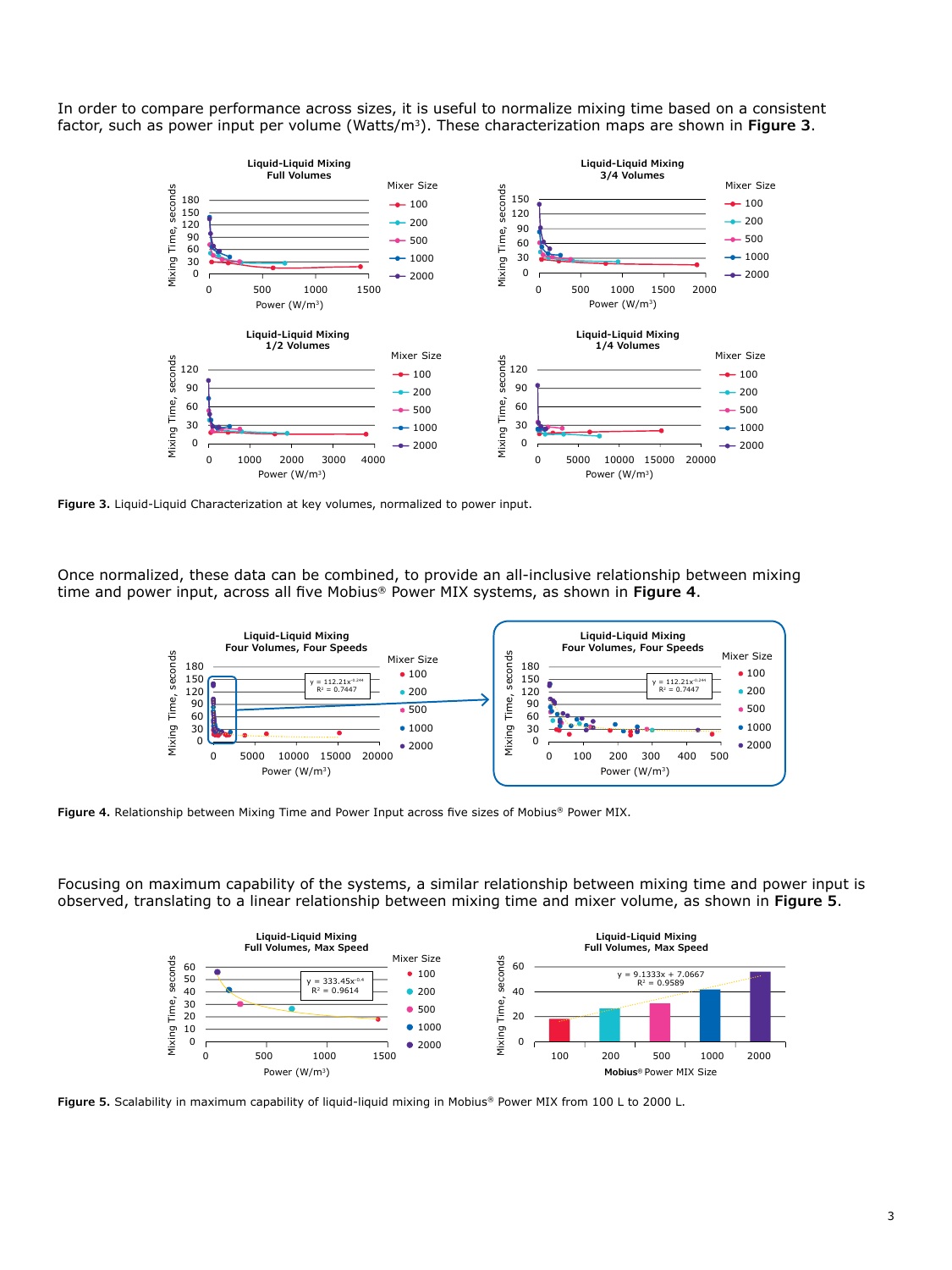# **Sinking Powder (Buffers) Mixing**

Evaluation of buffer mixing in the Mobius® Power MIX systems is accomplished by mixing a 1X DPBS (Dulbecco's Phosphate Buffered Saline) solution in each size, according to typical process conditions; 90% starting liquid volume, at maximum impeller speed. Mixing time is determined when conductivity reaches a stable value (within +/- 1% variation). Conductivity traces and summary of mixing times are given in **Figure 6**.



**Figure 6.** Mixing 1X DPBS in all sizes of Mobius® Power MIX complete in less than 2 minutes.

A 1X DPBS solution contains 9.86 g/L solute. To more fully differentiate the mixing performance in the Mobius® Power MIX vessels, a more challenging sinking powder test is performed; mixing 90 g/L NaCl powder into 80% volume of DI water. Mixing time is determined not solely by conductivity trace, but also through visual record and a measure of particles in solution with the Mettler-Toledo FBRM® (Focused Beam Reflectance Measurement) particle probe. Details of experimental setup and records of each trial are found in the Mobius® Power MIX Characterization Notes.1 Summary of mixing time for each system is given in **Figure 7**. Sinking powder mixing generally follows the same trends as liquid-liquid mixing, when relating mixing time to power input. Once again, scaling to mixer size gives a nearly linear relationship between mixing time and mixer size. Additionally, comparing the sinking powder mixing time to the liquid-liquid mixing time (at 75% volume) confirms the scalability relationship.



**Figure 7.** Scalability in mixing 1.5M NaCl in Mobius® Power MIX from 100 L to 2000 L.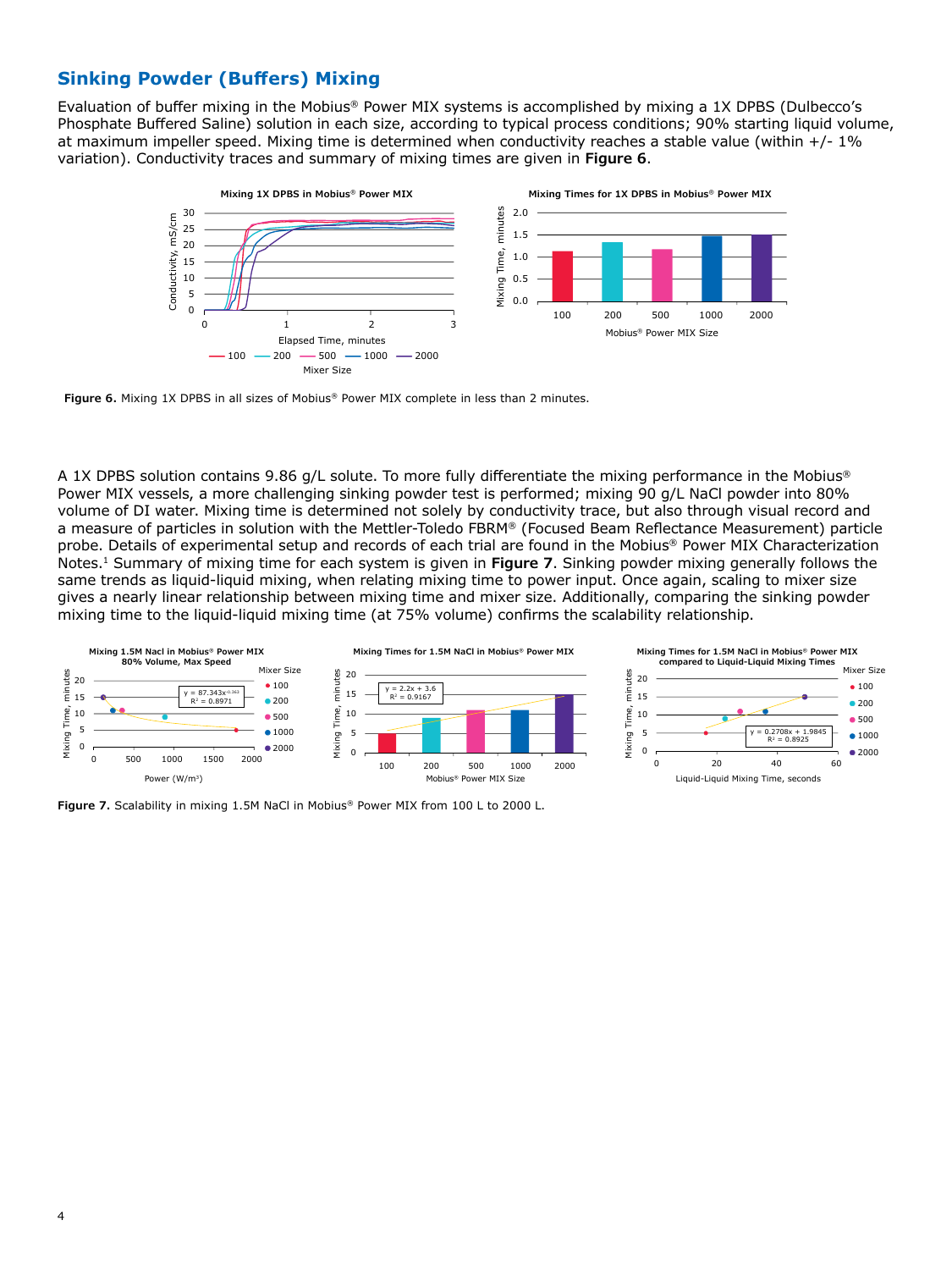# **Floating Powder (Media) Mixing**

To demonstrate scalability of floating powder mixing, two sets of media mixing trials are performed in the Mobius® Power MIX; mixing DMEM (Dulbecco's Modified Eagle's Medium) powder into solution and mixing a chemically defined CHO medium (Custom MilliporeSigma CHO Medium). DMEM powder is one of the easier floating powders to mix, while the chemically defined media can be more difficult, including a pH adjustment step to bring particles into solution. Evaluation of media mixing in the Mobius® Power MIX systems is done according to manufacturers' recommended process conditions at 80% starting liquid volume, at maximum impeller speed. As with the sinking powder trials, mixing time is determined not solely by conductivity trace, but also through visual record and a measure of particles in solution with the FBRM® particle probe. Details of experimental setup and records of each trial are found in the Mobius® Power MIX Characterization Notes.<sup>1</sup>

Results for DMEM mixing are summarized in **Figure 8**. Using power input alone to scale floating powder mixing results in two distinct relationships; one for the 100/200/500 mixers and one for the 1000/2000. A secondary factor is needed to describe the mixing potential for floating powders. In mixing floating powders, the vortex is key to wetting out and breaking up the powder on the surface of the liquid. A factor relating vortex volume to total liquid volume can be used to rescale power input. Evidence of vortex size is shown in **Figure 9**. Based on the new factor of power input times relative vortex size, there is once again a predictable, scalable relationship across all volumes of Mobius® Power MIX.



**Figure 8.** Scalability in mixing DMEM in Mobius® Power MIX from 100 L to 2000 L.



**Figure 9.** Vortex at 80% volume, maximum speed in Mobius® Power MIX from 100 L to 2000 L.